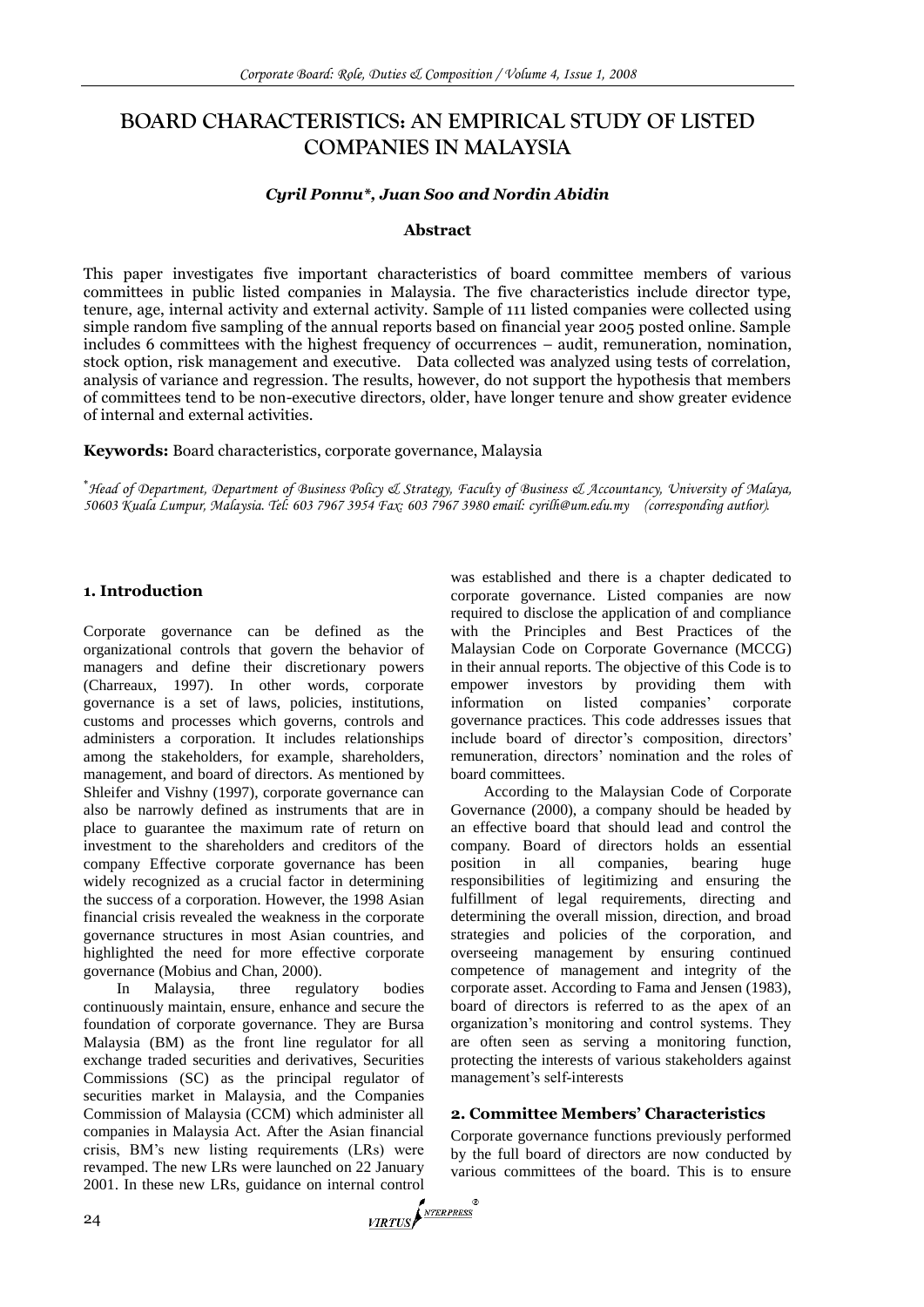effective monitoring by specific committee members consisting of board of directors. Basing on previous empirical work on the qualifications of these board committee members (Kesner, 1988; Bilimoria & Piderit, 1994), this paper investigates five important characteristics of committee members of various committees in public listed companies in Malaysia. The five characteristics include director type, tenure, age, internal activity and external activity.

## **Director Type**

The qualification of director type represents a board member's affiliation with the management of the company. Inside directors are members of the top management team, whereas outside directors are members of the board who are not corporate executives or their family members. These directors bring external perspective to the governance and control of the corporations as they are not closely affiliated with the current management of the company. In Malaysia, inside directors are known as executive directors, while outside directors are non-executive directors.

## **Tenure**

Board tenure is the number of years a director has been on the company's board of director. In other words, board tenure reflects the experience and knowledge of board of directors. The longer the tenure, the more experience and knowledge a director has of the company. This is because longer tenure means the directors have more experience in dealing with the management in numerous situations that the companies face, compared to others with shorter tenure.

## **Age**

The director's age indicates the overall business experience and maturity of the directors. Older directors tend be more knowledgeable, wiser and mature in their decision making.

# **Internal Activity**

Internal activity means the number of board committees that the directors sit in the company. Directors who serve on several board committees indicate that the directors have the ability to work effectively with diverse groups of management teams. This is because only those individuals who contribute to effective interpersonal functioning are likely to be nominated to several committees. These directors should have the capability of effectively handling diverse roles and responsibilities as well as building solid working relationships in different areas.

# **External Activity**

As opposed to internal activities, external activities are the number of other boards in which the director is also a member. Directors who are members of other boards offer alternate perspectives on company and industry operations. These directors who serve on the server of the server of the server of the server of the server of the server of the server of the server of the server of the server of the server of the server of the

several boards are normally prominent in the larger business and social community. The presence of these directors should contribute to the organizational performance because of the experience in dealing with other companies in multiple industries.

# **3. Roles of Committees**

A continuing stream of research has argued that a firm's board of directors is an important mechanism through which organizations respond to environmental uncertainties (Pfeffer, 1972; Mizruchi and Stearns, 1988; Boeker and Goodstein, 1991). Empirical studies have linked board member characteristics to changes in a firm's strategy (Pearce and Zahra, 1992; Goodstein et al., 1994). Studies on the determinants of board characteristics have highlighted the substitute role of different governance mechanisms such as the proportion of outsiders, inside ownership, ownership structure and leverage (Prevost et al., 2002; Rediker and Seth, 1995; Bhatala and Rao, 1995; and Li, 1994). John and Senbet (1998) suggest that board effectiveness in its monitoring role is determined by its composition, independence and size.

The Malaysian Code of Corporate Governance is largely based on the Cadbury Code. One of the recommendations outlined in the Cadbury Code of Best Practices is that the establishment of board monitoring committees. These committees are responsible for specific functions, such as the nomination of new directors and the setting of directors' remuneration. However, the Malaysian Codes specifies that the committees' authorities should be spelled out, whether the committee has the authority to take action or simply provides recommendation to the board of directors.

The Malaysian Codes of Corporate Governance outlines the functions of some of these committees. For example, the audit committee is responsible for discussing any problem and reservation raised from the audits and any matter that the auditor needs to discuss in the absence of the management. Under the listing requirements, the audit committee should keep under review the scope and results of the audit and its cost effectiveness, and the independence and objectivity of the auditors. The remuneration committee is in charge of recommending to the board of directors the executive directors' remuneration. The nomination committee is responsible for nominating candidates to be on the board of directors. The task of determining and awarding stock options to company's employees is owned by the stock option committee. Other committees like risk management focuses on monitoring company's risks, while executive committee acts as a stand-in for the board in crisis situations.

Each committee is given a specific role to focus on the different aspects of overseeing the affairs of the company. While different functions require different knowledge and background, the qualifications are not limited purely to directors' field of expertise. There

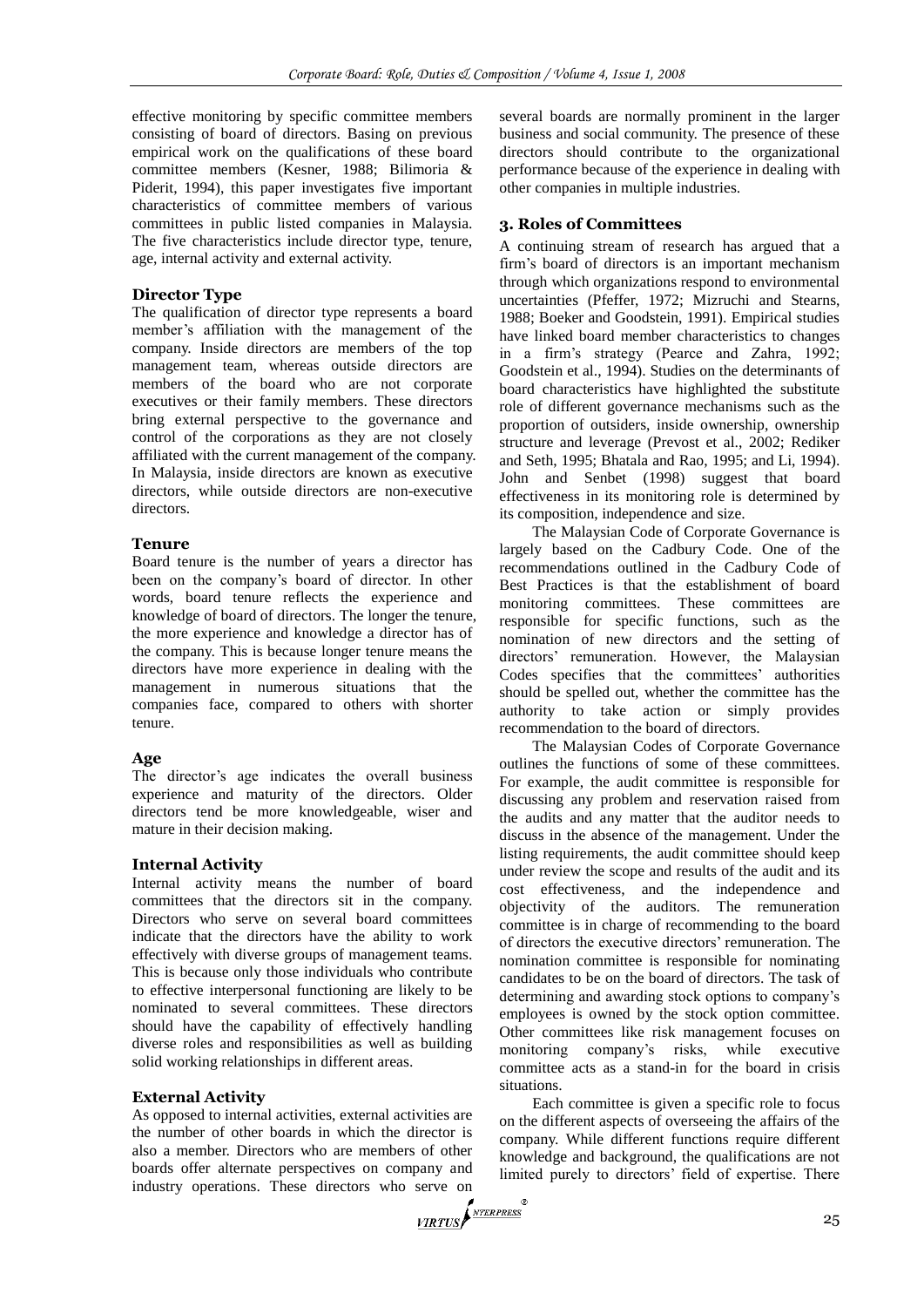are other qualities that are expected of these committee members, considering the important tasks that they are assigned.

# **4. Literature Review & Hypothesis**

The Cadbury Committee proposed that the committees should consist of mainly non-executive directors (Cadbury 1992). It is a universal practice to have outside, non-executive directors on the boards of companies. Legally and commercially this is seen as an important guarantee of the integrity and accountability of companies (Clarke, 1998). A board composed of a higher proportion of outside directors is perceived to be more independent, leading to being more effective in governing its company. Outside directors have incentives to monitor management on behalf of shareholders because the demand for directors' services, and therefore, the value of their human capital, is dependent upon their effectiveness as decision control specialists (Fama & Jensen, 1983).

Beasley (1996) suggests that a larger proportion of outside members on a board significantly reduces the likelihood of financial statement fraud. In addition, as outside director tenure on the board increases, and as the number of outside directorships in other firms held by outside director decreases, the likelihood of financial statement fraud decreases.

However, an alternative perspective would suggest a reliance on the preponderance of insiders. Inside directors possess superior information that could lead to more effective evaluation of top managers (Baysinger and Hoskisson, 1990). On the other hand, outside directors are usually part-time and may sit on a number of other boards. As a result, it may be difficult for them to understand the complexities of the firm. They may not have all the information necessary for decision-making.

Directors who served on the same board for some period of time are likely to develop strong friendships and professional ties (Fredrickson et al., 1988). Alderfer's (Alderfer, 1986) clinical study of board decision making found that board members with long tenures shared common understandings of the way the firm operated.

Although the actual operations of individual companies' corporate governance systems are left to their directors, governments play a central role in developing the legal, institutional and regulatory frameworks within which these companies conduct their businesses. However, the laws in many jurisdictions do not specifically spell out the desired attributes of directors to ensure that they have the abilities and motivation to properly play their roles in governing their companies. Instead, these companies are left to determine the best attributes to be possessed by their directors. Without these specifications in law, almost anyone can be appointed as a company director. Consequently, the governance of a company might well be vested in persons who simply do not know

their legal obligations to their companies. This is alarming since other stakeholders (such as shareholders, creditors, employees, government, etc.) assume that the directors will follow the law (Chan and Lau, 2003).

The impact of directors' attributes on corporate governance has been an issue of concern to researchers (Majid et al., 1998). However, the understanding in this topic is rather limited as little relevant empirical research has been conducted to date especially on the listed companies in Malaysia. The findings from this study may contribute to revealing the adequacy of Malaysia directors' desired attributes to discharge their duties that contribute to the corporate governance structure of listed companies here. Based on previous studies, we can see that much emphasis has been placed on directors being non-executive. The tenure of the directors also contributes to the performance of the board of directors. As such, our hypothesis is as follows:

*Members of committees will be outside directors, have longer board tenure, be older, and show greater evidence of internal and external activity, than will non-members of committees.*

# **5. Method**

Data of 111 companies were successfully collected using simple random five sampling from listed companies on the Main Board of Bursa Malaysia. The samples were gathered based on financial year 2005 annual report. All annual reports are readily available on the Bursa Malaysia website as well as the company's website. From these annual reports, we managed to obtain the names and titles of all directors, including information for each director. The samples included 13 committees: Audit, Remuneration, Executive, Compensation, Nomination, Stock Option, Risk Management, Tender, Investment, Vessel Acquisition, Strategic Management, Retirement, and Selection. Before performing various analyses on the data, frequency of members in the committee was examined (Table 1).

**Table 1.** Frequency of Occurences

| N <sub>o</sub> | Committee                   | Frequency $(N)$ |
|----------------|-----------------------------|-----------------|
|                | Audit                       | 368             |
| $\overline{c}$ | Remuneration                | 278             |
| 3              | Nomination                  | 247             |
| 4              | <b>Stocks Option</b>        | 81              |
| $\overline{5}$ | <b>Risk Management</b>      | 40              |
| 6              | Executive                   | 45              |
| 7              | Compensation                | 4               |
| 8              | Tender                      | 14              |
| 9              | Investment                  | 11              |
| 10             | <b>Vessel Acquisition</b>   | 3               |
| 11             | Retirement                  | $\overline{4}$  |
| 12             | Selection                   | 3               |
| 13             | <b>Strategic Management</b> |                 |

Committees with the least frequent occurrences were excluded from subsequent analyses. Those

VIRTUS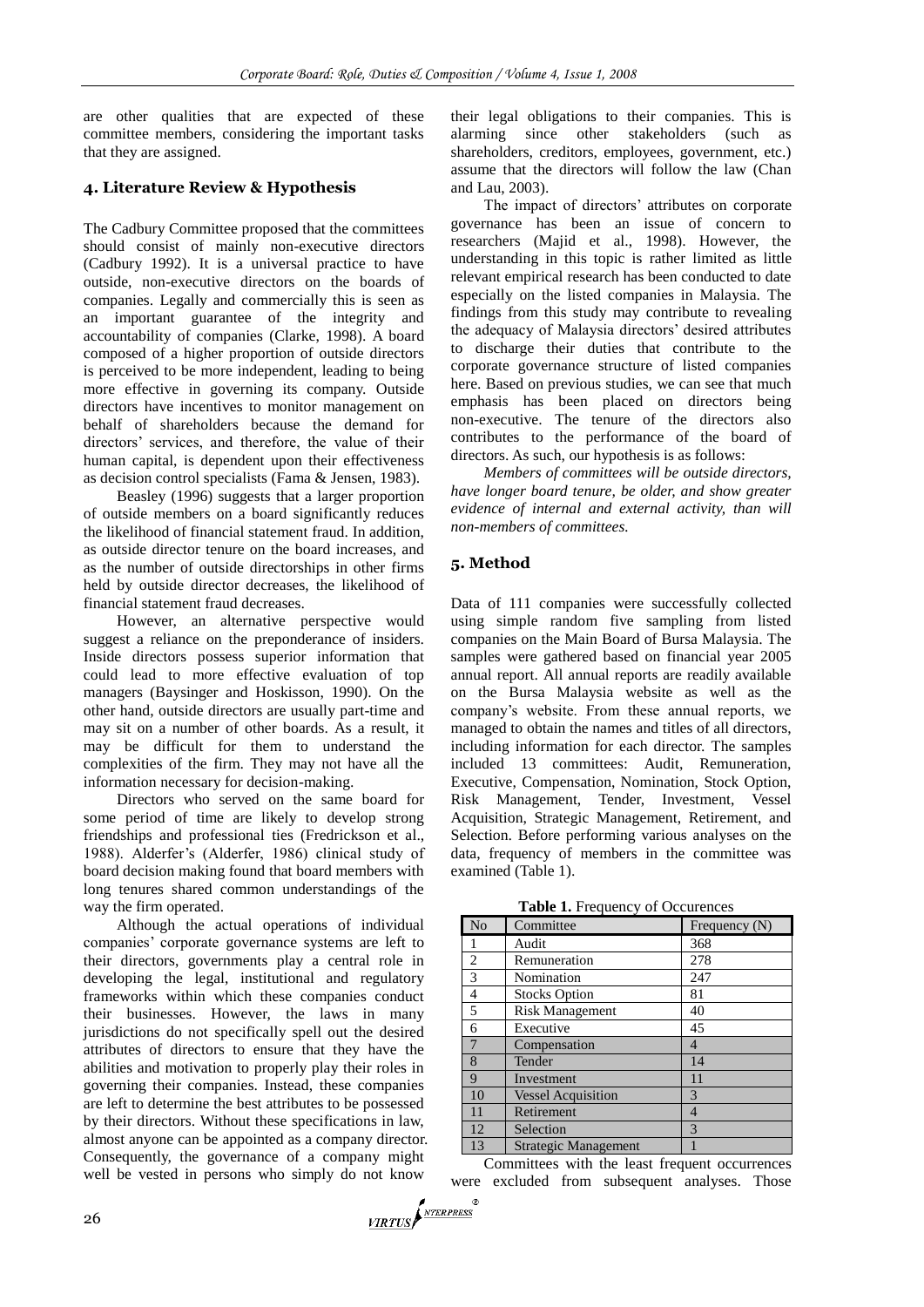excluded were Compensation, Tender, Investment, Vessel Acquisition, Retirement, Selection and Strategic Management committees, leaving only six committees to be evaluated.

#### **6. Measures**

The characteristics of board of directors are director type, tenure, age, internal activity and external activity were measured as follows:

1. director type – dichotomous variable type with '0' representing inside directorship (executive) & ‗1' representing outside directorship (non-executive)

- 2. tenure number of years a director was on the board
- 3. age number of years
- 4. internal activity number of other committees involved by the director other than the one being examined
- 5. external activity total number of directorship he or she held excluding the evaluated company

Conducting the first analysis, the average tenure, average age, average internal activity and average external activity were calculated for each committee. Next, correlation tests were conducted among these characteristics. Refer to Table 1 to see all the results for this analysis.

|                |                               | Mean     | <b>SD</b> | $\mathbf{1}$ | $\mathfrak{2}$ | $\mathfrak{Z}$ | $\overline{4}$ |
|----------------|-------------------------------|----------|-----------|--------------|----------------|----------------|----------------|
| $\overline{1}$ | Audit committee               |          |           |              |                |                |                |
|                | Tenure (years)                | 1.399966 | 0.92069   | $\mathbf{1}$ |                |                |                |
|                | Age (years)                   | 53.15915 | 11.60182  | 0.259987     | $\mathbf{1}$   |                |                |
|                | Number of internal activities | 1.736842 | 1.125014  | 0.127159     | 0.190578       | $\mathbf{1}$   |                |
|                | Number of external activities | 1.001493 | 0.718869  | 0.075348     | 0.23318        | $-0.01309$     | 1              |
| 2              | Renumeration                  |          |           |              |                |                |                |
|                | Tenure (years)                | 1.419962 | 0.893115  | $\mathbf{1}$ |                |                |                |
|                | Age (years)                   | 55.21404 | 10.16656  | 0.227767     | $\mathbf{1}$   |                |                |
|                | Number of internal activities | 2.080702 | 1.102404  | 0.115864     | 0.134175       | $\mathbf{1}$   |                |
|                | Number of external activities | 0.932885 | 0.753123  | 0.090414     | 0.231263       | 0.036897       | 1              |
| 3              | <b>Stock Option</b>           |          |           |              |                |                |                |
|                | Tenure (years)                | 1.834243 | 0.839868  | $\mathbf{1}$ |                |                |                |
|                | Age (years)                   | 52.39759 | 10.16923  | 0.311756     | $\mathbf{1}$   |                |                |
|                | Number of internal activities | 1.906977 | 1.333972  | $-0.0009$    | 0.182194       | $\mathbf{1}$   |                |
|                | Number of external activities | 0.827957 | 0.747691  | 0.101876     | $-0.02053$     | $-0.17288$     | $\mathbf{1}$   |
| $\overline{4}$ | <b>Risk Management</b>        |          |           |              |                |                |                |
|                | Tenure (years)                | 1.667964 | 0.946673  | $\mathbf{1}$ |                |                |                |
|                | Age (years)                   | 53.39535 | 9.045229  | 0.059005     | $\mathbf{1}$   |                |                |
|                | Number of internal activities | 2.069767 | 1.183122  | 0.212123     | 0.159776       | $\mathbf{1}$   |                |
|                | Number of external activities | 0.87936  | 0.698614  | $-0.02181$   | $-0.21205$     | $-0.22115$     | 1              |
| 5              | Executive                     |          |           |              |                |                |                |
|                | Tenure (years)                | 1.347022 | 0.971657  | $\mathbf{1}$ |                |                |                |
|                | Age (years)                   | 52.43439 | 10.8449   | 0.240479     | $\mathbf{1}$   |                |                |
|                | Number of internal activities | 1.011325 | 1.142801  | 0.118862     | 0.17379        | $\mathbf{1}$   |                |
|                | Number of external activities | 0.966556 | 0.701514  | 0.053951     | 0.175685       | $-0.01304$     | $\mathbf{1}$   |
| 6              | Nomination                    |          |           |              |                |                |                |
|                | Tenure (years)                | 1.342051 | 0.836766  | $\mathbf{1}$ |                |                |                |
|                | Age (years)                   | 55.73307 | 11.15726  | 0.287548     | $\mathbf{1}$   |                |                |
|                | Number of internal activities | 2.117647 | 1.094853  | 0.184662     | 0.098942       | 1              |                |
|                | Number of external activities | 0.943504 | 0.753863  | 0.033509     | 0.273727       | 0.025042       | 1              |

Table 2. Mean, SD, and Correlation among Qualifications

A second test was performed to examine whether members and non-members of corporate committees can be distinguished according to the four important characteristics. ANOVA was used to indicate the appropriate aggregations of members & non-members. Subsequently, comparisons were undertaken between committee members & non-members. To determine whether the groups differed in terms of the director characteristics, multivariate Hotelling' T2 Tests, Wilk's Lambda & Univariate F statistics were used (Harris, 1985; Olson, 1974; Stevens, 1986).

VIRTUS NEERPRESS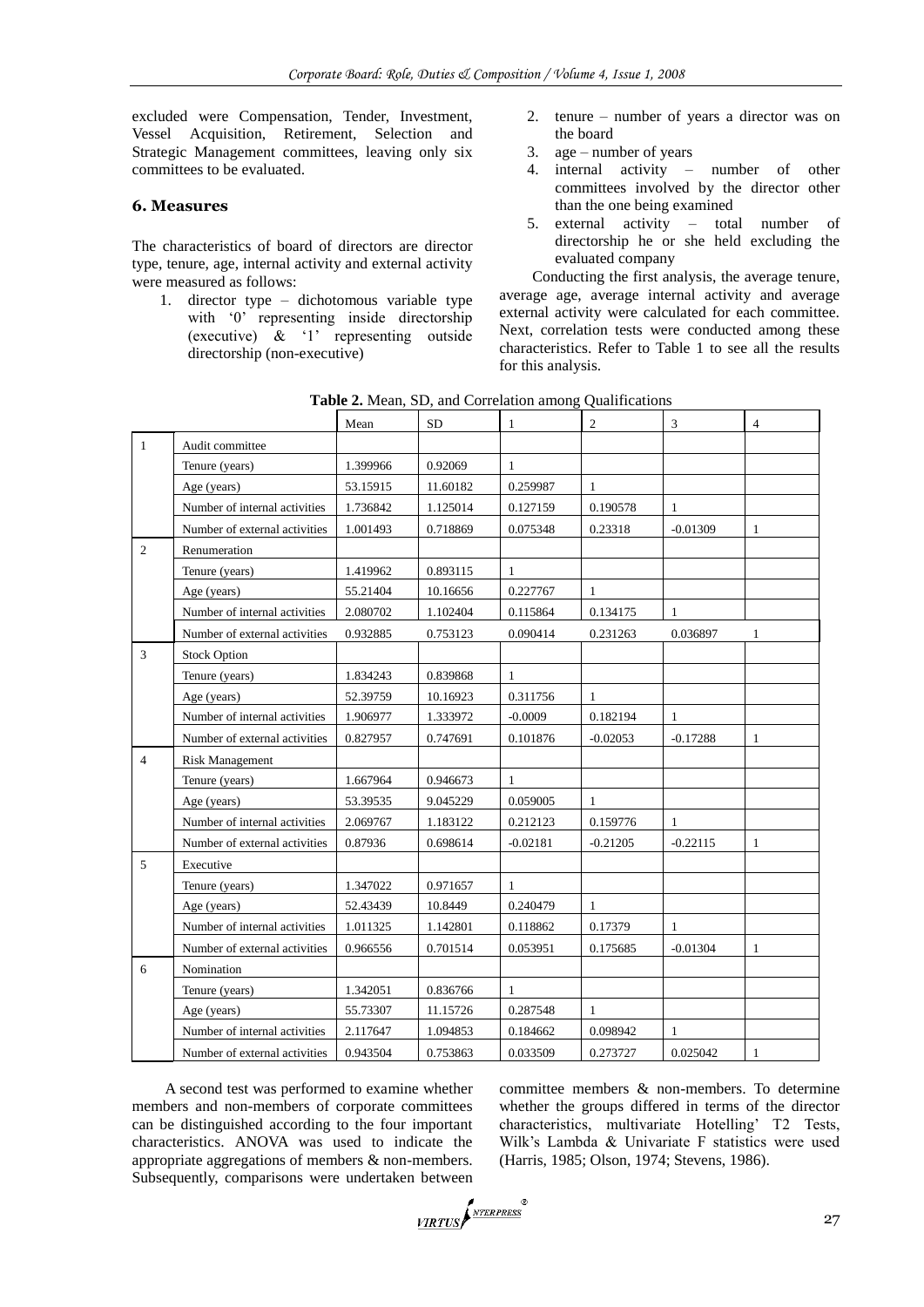# **7. Results**

|                            | MEMBER      |         | NON MEMBER  |         | Wilk's<br>Lambda | F         | Sig    |
|----------------------------|-------------|---------|-------------|---------|------------------|-----------|--------|
|                            | $(N = 368)$ |         | $(N = 484)$ |         |                  |           |        |
| Audit                      | Mean        | Sd      | Mean        | Sd      |                  |           |        |
| Director Type              | 0.7446      | 0.4367  | 0.4504      | 0.4980  |                  | 130.4471  | 0.0000 |
| Tenure                     | 5.7663      | 5.7703  | 5.8161      | 6.5400  |                  | 2.2901    | 0.1306 |
| Age                        | 53.2174     | 11.6248 | 52.0310     | 10.3286 |                  | 5.5761    | 0.0184 |
| <b>Internal Activities</b> | 1.7609      | 1.1328  | 0.4731      | 0.8097  |                  | 100.0492  | 0.0000 |
| <b>External Activities</b> | 2.1114      | 2.3752  | 2.0599      | 2.4744  | 0.6594           | 0.9296    | 0.3353 |
|                            | $(N = 278)$ |         | $(N = 574)$ |         |                  |           |        |
| Remuneration               | Mean        | Sd      | Mean        | Sd      |                  |           |        |
| Director Type              | 0.7554      | 0.0287  | 0.4913      | 0.0200  |                  | 201.0296  | 0.0000 |
| Tenure                     | 5.8849      | 0.3730  | 5.7509      | 0.2596  |                  | 3.5817    | 0.0588 |
| Age                        | 55.3489     | 0.6445  | 51.1847     | 0.4486  |                  | 2.0158    | 0.1560 |
| <b>Internal Activities</b> | 2.1115      | 0.0525  | 0.5052      | 0.0365  |                  | 104.0013  | 0.0000 |
| <b>External Activities</b> | 2.1079      | 0.1459  | 2.0697      | 0.1015  | 0.5627           | 0.1017    | 0.7499 |
|                            | $(N = 247)$ |         | $(N = 606)$ |         |                  |           |        |
| Nomination                 | Mean        | Sd      | Mean        | Sd      |                  |           |        |
| Director Type              | 0.9150      | 0.2795  | 0.4397      | 0.4968  |                  | 1099.9285 | 0.0000 |
| Tenure                     | 5.1377      | 4.2824  | 6.0628      | 6.8350  |                  | 23.4798   | 0.0000 |
| Age                        | 55.9190     | 11.1294 | 51.1653     | 10.5307 |                  | 0.1765    | 0.6745 |
| <b>Internal Activities</b> | 2.1579      | 1.0836  | 0.5686      | 0.8162  |                  | 58.1231   | 0.0000 |
| <b>External Activities</b> | 2.2024      | 2.4075  | 2.0331      | 2.4405  | 0.5230           | 0.4225    | 0.5159 |
|                            | $(N = 81)$  |         | $(N = 771)$ |         |                  |           |        |
| <b>Stock Option</b>        | Mean        | Sd      | Mean        | Sd      |                  |           |        |
| Director Type              | 0.3580      | 0.4824  | 0.6005      | 0.4901  |                  | 2.8058    | 0.0943 |
| Tenure                     | 8.3951      | 6.4395  | 5.5214      | 6.1323  |                  | 2.1945    | 0.1389 |
| Age                        | 52.1975     | 10.1445 | 52.5798     | 11.0001 |                  | 0.3604    | 0.5485 |
| <b>Internal Activities</b> | 1.9753      | 1.3414  | 0.9300      | 1.0872  |                  | 14.5825   | 0.0001 |
| <b>External Activities</b> | 1.6790      | 2.3918  | 2.1245      | 2.4325  | 0.8708           | 0.5861    | 0.4441 |
|                            | $(N = 247)$ |         | $(N = 606)$ |         |                  |           |        |
| Nomination                 | Mean        | Sd      | Mean        | Sd      |                  |           |        |
| Director Type              | 0.9150      | 0.2795  | 0.4397      | 0.4968  |                  | 1099.9285 | 0.0000 |
| Tenure                     | 5.1377      | 4.2824  | 6.0628      | 6.8350  |                  | 23.4798   | 0.0000 |

**Table 3.** Mean, SD, and Wilk's Lamda Results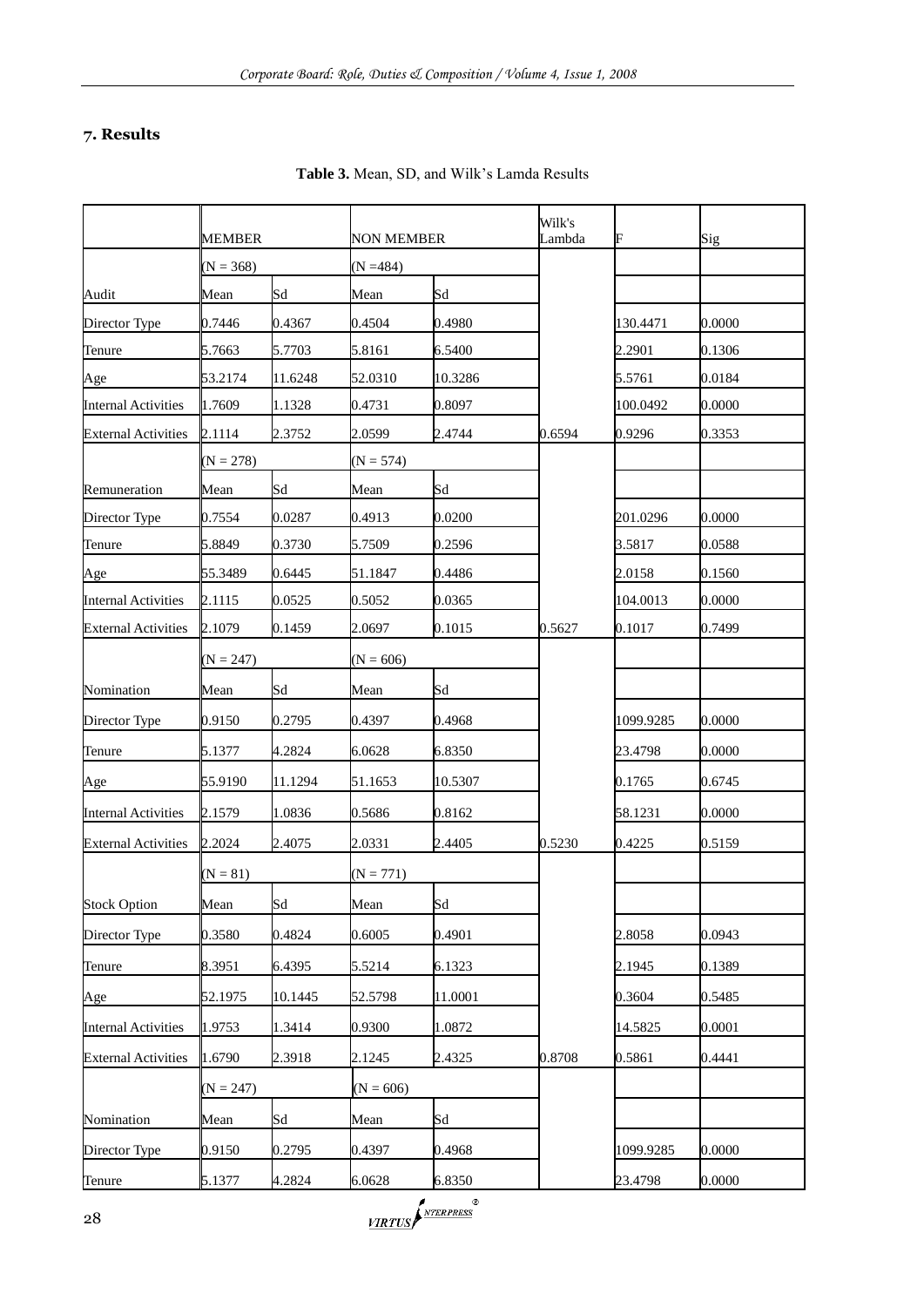| Age                        | 55.9190    | 11.1294     | 51.1653 | 10.5307 |        | 0.1765  | 0.6745 |
|----------------------------|------------|-------------|---------|---------|--------|---------|--------|
| Internal Activities        | 2.1579     | 1.0836      | 0.5686  | 0.8162  | 0.5230 | 58.1231 | 0.0000 |
| <b>External Activities</b> | 2.2024     | 2.4075      | 2.0331  | 2.4405  |        | 0.4225  | 0.5159 |
|                            | $(N = 81)$ | $(N = 771)$ |         |         |        |         |        |
| <b>Stock Option</b>        | Mean       | Sd          | Mean    | Sd      |        |         |        |
| Director Type              | 0.3580     | 0.4824      | 0.6005  | 0.4901  |        | 2.8058  | 0.0943 |
| Tenure                     | 8.3951     | 6.4395      | 5.5214  | 6.1323  |        | 2.1945  | 0.1389 |
| Age                        | 52.1975    | 10.1445     | 52.5798 | 11.0001 |        | 0.3604  | 0.5485 |
| Internal Activities        | 1.9753     | 1.3414      | 0.9300  | 1.0872  |        | 14.5825 | 0.0001 |
| <b>External Activities</b> | 1.6790     | 2.3918      | 2.1245  | 2.4325  | 0.8708 | 0.5861  | 0.4441 |

# **Normality**

There are altogether 884 response items. If there are no outliers occurring in the data, the distribution may still deviate from normality. From preliminary analysis in Table 4, we could roughly estimate that our data is normally distributed (i.e. skewness less than 2 and kurtosis less than 3). Skewness and kurtosis refer to the shape of the distribution. Skewness & kurtosis are used together with interval and ratio level data.

Positive value of skewness specifies a positive skew, while positive value for kurtosis specifies a distribution that is peaked (leptokurtic). Negative value of skewness indicates a negative skew, while negative value for kurtosis indicates a distribution that is flatter (platykurtic). Therefore our data analysis shall be based on three (3) statistical tests: Confirming Normality; Factor Analysis; Correlation and Regression.

**Table 4.** Normality Test Results

|                    |                                  |                    | Statistic | Std. Error |
|--------------------|----------------------------------|--------------------|-----------|------------|
| <b>Study Group</b> | Mean                             |                    | 1.24      | 0.04       |
|                    | 95% Confidence Interval for Mean | Lower Bound        | 1.16      |            |
|                    |                                  | <b>Upper Bound</b> | 1.32      |            |
|                    | 5% Trimmed Mean                  |                    | 1.18      |            |
|                    | Median                           |                    | 1.00      |            |
|                    | Variance                         |                    | 1.42      |            |
|                    | Std. Deviation                   |                    | 1.19      |            |
|                    | Minimum                          |                    | 0.00      |            |
|                    | Maximum                          |                    | 5.00      |            |
|                    | Range                            |                    | 5.00      |            |
|                    | Inter-quartile Range             |                    | 2.00      |            |
|                    | <b>Skewness</b>                  |                    | 0.58      | 0.08       |
|                    | <b>Kurtosis</b>                  |                    | $-0.75$   | 0.16       |

## **Confirming Normality**

On the other hand, after we have done the normality test (refer to Table 5), the probability value in the significance column was less than 0.05. Therefore, it can be concluded that the variable is not normally

distributed. The distribution can be statistically analyzed as non-symmetrical. This means that one tail of the distribution is longer than the other tail (skewed) or the distribution of the data is too flat or too peaked, that is the tails are too short or too long (kurtosis).

**Table 5.** Kolmogrov-Smirnov and Shapiro-Wilk Results

|                    | Kolmogorov-Smirnov(a) |     |                          | Shapiro-Wilk |     |                |
|--------------------|-----------------------|-----|--------------------------|--------------|-----|----------------|
|                    | <b>Statistic</b>      | df  | $\sim$<br>$\mathrm{S1g}$ | Statistic    | df  | $\sim$<br>S12. |
| <b>Study Group</b> | 0.21                  | 884 | 0.00                     | 0.85         | 884 | 0.00           |

(a) Lilliefors Significance Correction

Note that for this analysis we used the Kolmogorov-Smimov test because the data set is larger than 50. Whereas, the Shapiro-Wilk test is for data that has less than 50 respondents.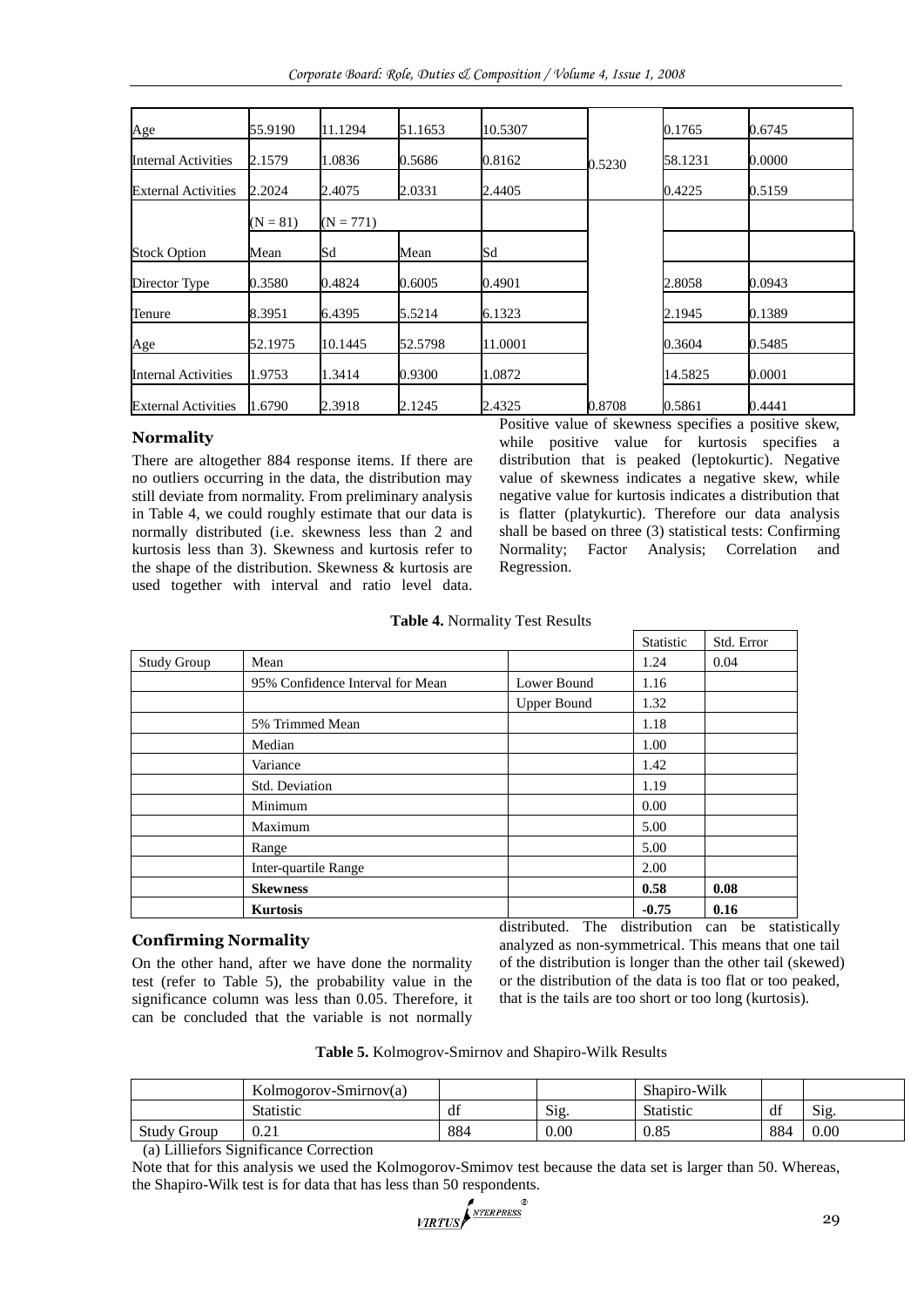#### **Histogram**



#### **Figure 1.** Dependent Variable- Study Group

## **Factor Analysis**

Factor analysis is a data reduction technique which is used to reduce large number of variables to smaller sets. It is also used to summarize the essential information contained in the variables (Sheridan J Coakes, Lyndall Steed, Peta Dzidic, 2004). It is a statistical technique to determine the underlying forces among large number of interdependent variables. It is a process to extract common factor variance from a set of observations. It combines the number of variables into smaller set uncorrelated factors potentially conveying a great deal of information which tells us

which variables belong together and which ones measure the same thing.

We studied the Kaiser-Meyer-Olkin (KMO) and Bartlett's test (refer to Table 6) before looking into the factor analysis test. The KMO which measures the sampling adequacy should be greater than 0.6 for a satisfactory factor analysis to proceed (Tabachnick and Fidell, 2001). Looking at the table below, the KMO measure is 0.602. From the same table, we can see that the Bartlett's test of Sphericity is significant at 0.000. This means that the sample collected is sufficient and has factorability.

#### **Table 6.** KMO and Bartlett's Test

| <b>KMO</b> and Bartlett's Test                      |                    |         |  |  |  |  |  |
|-----------------------------------------------------|--------------------|---------|--|--|--|--|--|
| Kaiser-Meyer-Olkin Measure of Sampling<br>Adequacy. |                    | 0.602   |  |  |  |  |  |
|                                                     | Approx. Chi-Square | 483.822 |  |  |  |  |  |
|                                                     | Df                 | 15.000  |  |  |  |  |  |
| Bartlett's Test of Sphericity                       | Sig.               | 0.000   |  |  |  |  |  |

#### **Correlation**

Correlation happened when two variables varies together. The correlation coefficient, r (small r), measures the direction and magnitude of the

correlation. It ranges from  $-1$  to  $+1$ . The interpretation of non-parametric Spearman correlation coefficient, abbreviated rs is as in Table 7.

**Table 7.** Interpretation of Pearson Correlation

| Value of r (or rs) | Interpretation                                           |  |  |  |  |  |
|--------------------|----------------------------------------------------------|--|--|--|--|--|
| $r=0$              | The two variables do not vary together at all.           |  |  |  |  |  |
| 0 > r > 1          | The two variables tend to increase or decrease together. |  |  |  |  |  |
| $r = 1.0$          | Perfect correlation.                                     |  |  |  |  |  |
| $-1 > r > 0$       | One variable increases as the other decreases.           |  |  |  |  |  |
| $r = -1.0$         | Perfect negative or inverse correlation.                 |  |  |  |  |  |

VIRTUS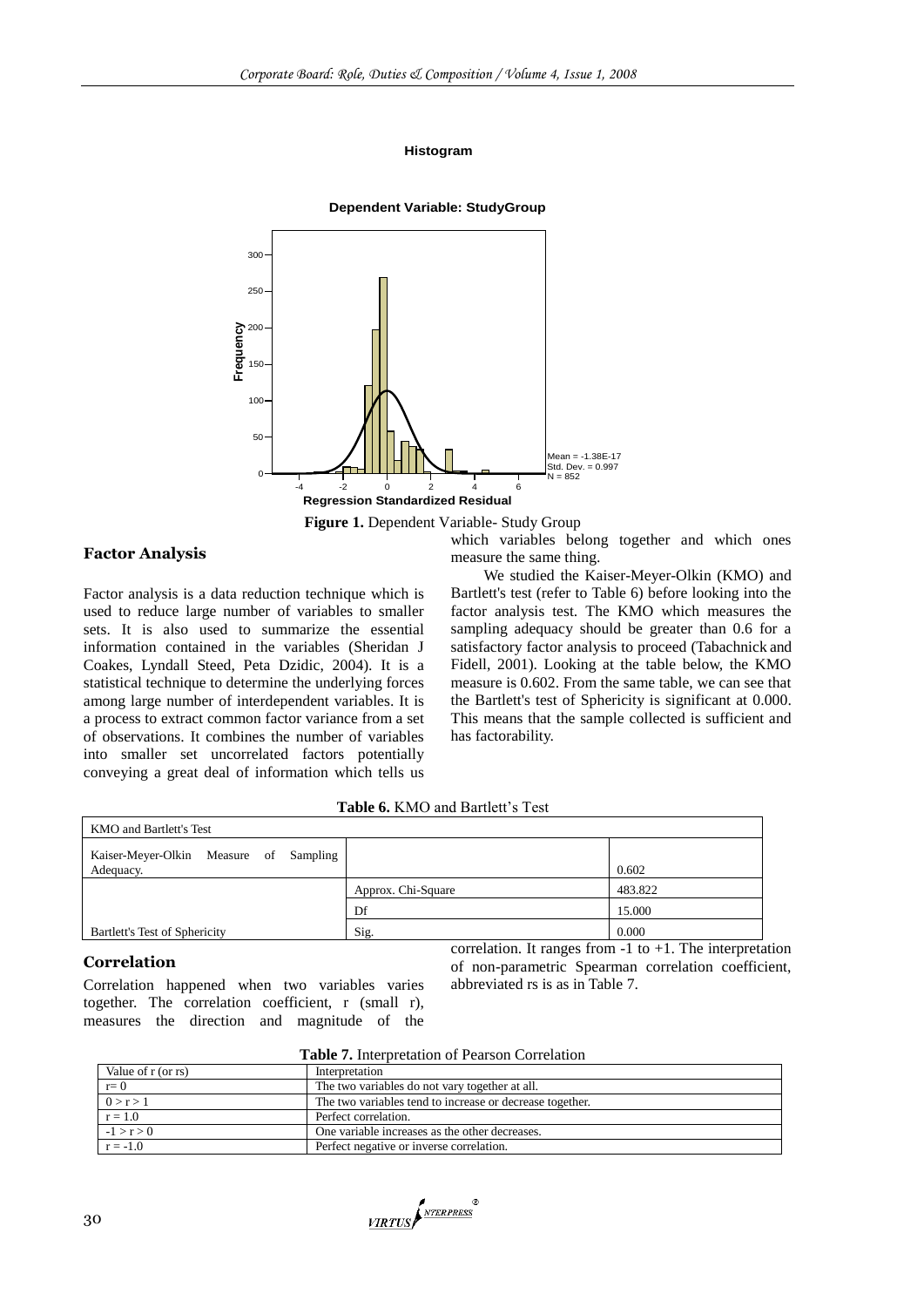If r or rs is far from zero, there are four possible explanations:

> (a) The X (independent) variable helps determine the value of the Y (dependent) variable.

> (b) The Y variable helps determine the value of the X variable.

> (c) Another variable influences both X and Y.

> (d) X and Y don't really correlate at all, and you just happened to observe such a strong correlation by chance. The p value determines how often this could occur.

Correlation (r) scores are: Audit = 0.027, Remuneration  $= -0.002$ , Executive  $= 0.155$ , Nomination  $=$  - 0.040 and Stock Option  $=$  0.050. Among these five models, the Executive model is the most powerful one to indicate strengthening relationship while others are weak. Therefore, the executive model is the best model to support our hypothesis.

The results indicate that Audit, Remuneration, Nomination, Stock Option and Risk Management are not perceived as contribution to become a board member, a significant difference among modes at the 0.01 significant levels.

The correlation matrix approach (Table 8) was applied to evaluate the means of independent variables (Audit, Remuneration, Nomination, Executive, Stock Option and Risk Management) were taken and measured against dependent variable (Committee Members).

|                     |                        |                      |                      |                      |              | Stock                | Risk                 |
|---------------------|------------------------|----------------------|----------------------|----------------------|--------------|----------------------|----------------------|
|                     |                        | Audit                | Remuneration         | Executive            | Nomination   | Option               | Management           |
|                     | Pearson                |                      |                      |                      |              |                      |                      |
|                     | Correlation            | $\mathbf{1}$         | 0.310                | $-0.047$             | 0.350        | 0.031                | $r = 0.027$          |
|                     | Sig. (1-tailed)        | $\ddot{\phantom{0}}$ | 0.000                | 0.083                | 0.000        | 0.178                | 0.214                |
|                     | ${\bf N}$              | 884                  | 884                  | 884                  | 884          | 884                  | 884                  |
| Audit               |                        |                      |                      |                      |              |                      |                      |
|                     |                        |                      |                      |                      |              |                      |                      |
|                     | Pearson<br>Correlation | 0.310                | $\mathbf{1}$         | 0.027                | 0.517        | 0.068                | $r = 0.002$          |
|                     |                        |                      |                      |                      |              |                      |                      |
|                     | Sig. (1-tailed)        | 0.000                | $\ddot{\phantom{a}}$ | 0.212                | 0.000        | 0.022                | 0.482                |
|                     | $\mathbf N$            | 884                  | 884                  | 884                  | 884          | 884                  | 884                  |
| Remuneration        |                        |                      |                      |                      |              |                      |                      |
|                     | Pearson                |                      |                      |                      |              |                      |                      |
|                     | Correlation            | $-0.047$             | 0.027                | $\mathbf{1}$         | $-0.086$     | 0.174                | $r = 0.155$          |
|                     | Sig. (1-tailed)        | 0.083                | 0.212                | $\ddot{\phantom{0}}$ | 0.005        | 0.000                | 0.000                |
|                     | ${\bf N}$              | 884                  | 884                  | 884                  | 884          | 884                  | 884                  |
| Executive           |                        |                      |                      |                      |              |                      |                      |
|                     |                        |                      |                      |                      |              |                      |                      |
|                     | Pearson                |                      |                      |                      |              |                      |                      |
|                     | Correlation            | 0.350                | 0.517                | $-0.086$             | $\mathbf{1}$ | $-0.024$             | $r = -0.040$         |
|                     | Sig. (1-tailed)        | $0.000\,$            | 0.000                | 0.005                |              | 0.241                | 0.120                |
|                     | N                      | 884                  | 884                  | 884                  | 884          | 884                  | 884                  |
| Nomination          |                        |                      |                      |                      |              |                      |                      |
|                     | Pearson                |                      |                      |                      |              |                      |                      |
|                     | Correlation            | 0.031                | 0.068                | 0.174                | $-0.024$     | 1                    | $r = 0.050$          |
|                     | Sig. (1-tailed)        | 0.178                | 0.022                | 0.000                | 0.241        | $\ddot{\phantom{a}}$ | 0.069                |
|                     | ${\bf N}$              | 884                  | 884                  | 884                  | 884          | 884                  | 884                  |
|                     |                        |                      |                      |                      |              |                      |                      |
| <b>Stock Option</b> |                        |                      |                      |                      |              |                      |                      |
|                     | Pearson                |                      |                      |                      |              |                      |                      |
|                     | Correlation            | 0.027                | 0.002                | 0.155                | $-0.040$     | 0.050                | $\mathbf{1}$         |
|                     | Sig. (1-tailed)        | 0.214                | 0.482                | 0.000                | 0.120        | 0.069                | $\ddot{\phantom{a}}$ |
| Risk                | ${\bf N}$              | 884                  | 884                  | 884                  | 884          | 884                  | 884                  |
| Management          |                        |                      |                      |                      |              |                      |                      |
|                     |                        |                      |                      |                      |              |                      |                      |

**Table 8.** Correlation Matrix

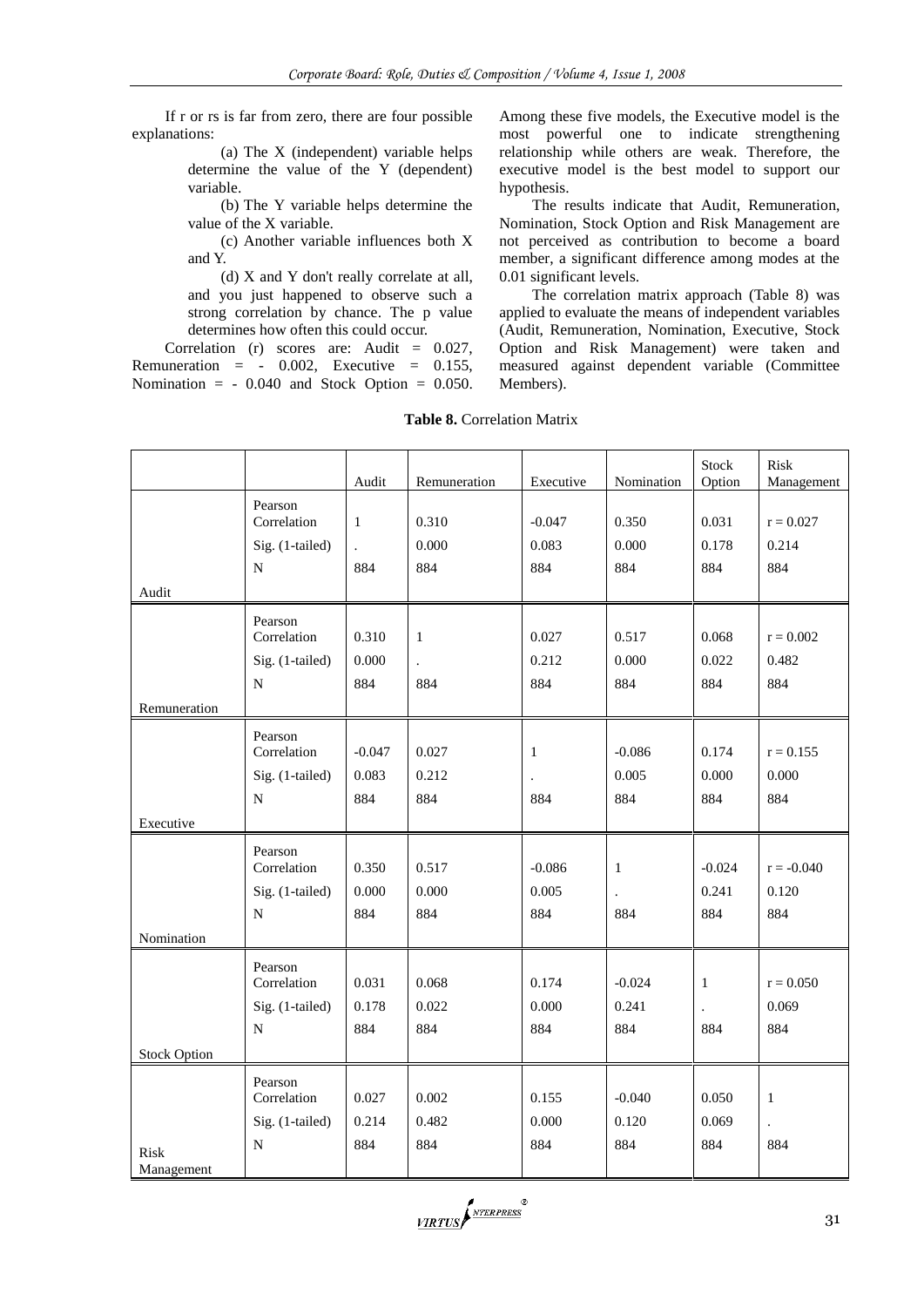#### **Table 9.** Regression Results

| Model |                            | Unstandardized<br>Coefficients |            | Standardized<br>Coefficients | t       | Sig.     |
|-------|----------------------------|--------------------------------|------------|------------------------------|---------|----------|
|       |                            |                                |            |                              |         |          |
|       |                            | B                              | Std. Error | Beta                         |         |          |
|       |                            |                                |            |                              |         |          |
|       | (Constant)                 | 0.19                           | 0.10       |                              | 1.96    | 0.05     |
|       | Director Type              | 0.30                           | 0.04       | 0.13                         | 6.74    | $0.00\,$ |
|       | Tenure                     | 0.01                           | 0.00       | 0.03                         | 1.49    | 0.14     |
|       | Age                        | 0.00                           | 0.00       | 0.00                         | $-0.10$ | 0.92     |
|       | <b>Internal Activities</b> | 0.85                           | 0.02       | 0.83                         | 47.36   | 0.00     |
|       | <b>External Activities</b> | $-0.01$                        | 0.01       | $-0.02$                      | $-1.16$ | 0.25     |

a Dependent Variable: Study Group

#### Variables Entered/ Removed (b)

**Table 10.** Variables Entered/Removed

| External Activities, Internal Activities, Tenure, | Model | Variables Entered | Variables Removed | Method |
|---------------------------------------------------|-------|-------------------|-------------------|--------|
|                                                   |       |                   |                   |        |
| Enter<br>Director Type, $Age(a)$                  |       |                   |                   |        |

a All requested variables entered.

b Dependent Variable: Study Group

#### Model Summary (b)

#### **Table 11.** Model Summary

| Model | R    | R Square | <b>Adjusted R Square</b> | Std.<br>Error<br>of<br>the<br>Estimate |
|-------|------|----------|--------------------------|----------------------------------------|
|       | 0.87 | 0.76     | 0.76                     | 0.58                                   |

a Predictors: (Constant), External Activities, Internal Activities, Tenure, Director Type, Age

b Dependent Variable: Study Group

From the score of  $R^2$  (big R square) in Table 11, we notice that 76% of the variables are explained by the equation. Internal Activities contribute the highest strength because of having the highest coefficient figure.

## **8. Analysis**

## **Audit Committee**

The results show that for audit committee, the means for director type characteristic is 0.7 for members and 0.4 for non-members. This means that for this committee, director type does matter, with members of committee are mostly non-executive directors. As for tenure, the means for both members and non-members do not differ much. Members of audit committee, on average have tenure of 5.77 years, while non-members have tenure of 5.82 years. This shows that as far as audit committee is concerned, the number of years the director spent on the board is not an important qualification to become a member of the committee. The same goes for age, which is also not a discriminating factor to become a member of the committee. This is evident from the results, that show the means for members and non-members are 53 years

old and 52 years old respectively. As far as age is concerned, a different of 1 year does not mean a huge gap of wisdom between the two groups. In terms of internal activities, there is a minor difference between the two groups. Members of the committee on average have 1.76 internal activities, while the non-members have on average only 0.47 internal activities. This means that the experience and familiarity with the companies does have some weight to become a member of the audit committee. However, external activities do not carry the same weight. This is derived from the results that show both groups have the similar average of number of external activities, 2.11 for members and 2.06 for non-members.

For both members and non-members of the audit committee, the differing factors that are significant are the director type and internal activities. The results are the same as the findings by Bilimoria and Piderit (1994), except that they did not find internal activity as a discriminating factor. As such, the results may be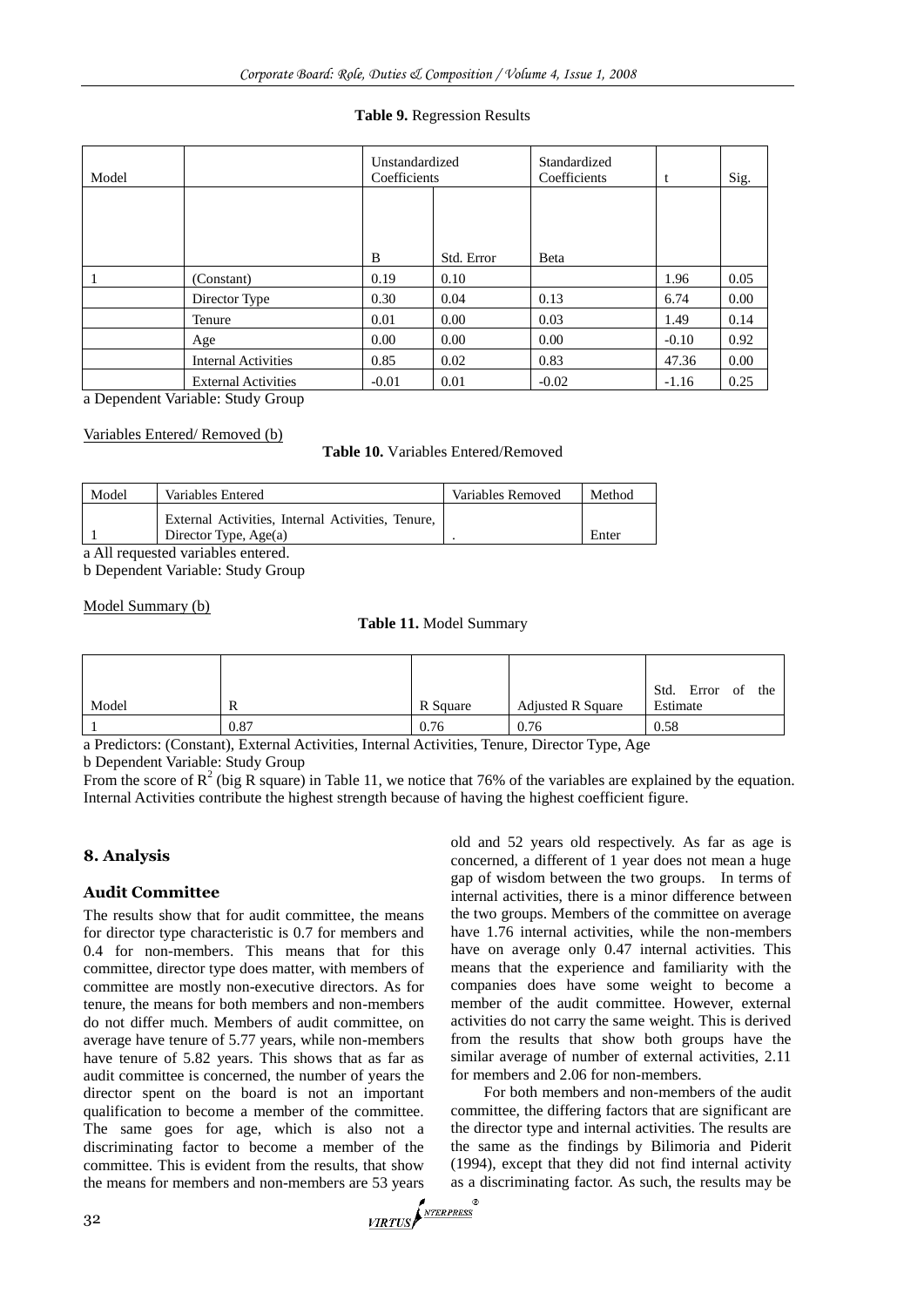explained by reasons that may be specific for companies in Malaysia.

The Malaysian Code of Corporate Governance requires that the audit committee should consist of a majority of non-executive directors, with the Chairman being a non-executive director. The requirement clearly puts emphasis on the independence of the audit committee, hence the majority numbers of non-executive directors. This is inline with the functions of the audit committee, which among others is to monitor the external auditing of the companies' financial statements and other auditing issues that arise. A study by Beasley (1996) also suggests that a larger proportion of outside members on a board significantly reduce the likelihood of financial statement fraud. The Cadbury committee also recommended that majority of non-executive directors should be sitting on important committees such as audit, as this ensure the independence of the decision made. Therefore it is apparent that director type is a discriminating factor, due to the requirement as well as the functions of the audit committee itself.

This study also finds that internal activity is an important factor, which is not the case in the study by Bilimoria and Piderit (1994). Internal activity is the number of committees in the company in which the director is also a member. The results seem to indicate that familiarity with the company is essential in order to become an audit committee member. While this may seem peculiar, the possible explanation for this factor is maybe because of the small number of directors in each company in the study, causing multiple committee membership. Another possible reason is because of the importance of the audit committee, therefore the director who usually holds a place in the audit committee also sits on other important committees like remuneration or related committees like risk management.

## **Remuneration Committee**

For remuneration committee, director type and internal activities are also the discriminating factors between members and non-members. Age, however, though not significant, differ in terms of its means between members and non-members. The results are consistent with the functions of the remuneration committee. Since remuneration committee is responsible for determining the remuneration amount for the management, therefore it seems logical that members of the committee should be independent and non-executive directors. The Malaysian Code of Corporate Governance also indicates that the members of the committee should consist of wholly or mainly non-executive directors. Therefore the result of the study is aligned with the codes, where director type is a factor to be in the remuneration committee.

Internal activity is again a factor that qualifies to become a member. This can by possibly explained by the fact that those sitting on the remuneration committee should also have experience being in other

committees. This may be necessary because the members may need to have interactions with other members of other committees within the company, to gain information of the company's strategies and issues. The interactions with other members may help the remuneration members to better understand the roles and challenges of each director and top management, therefore better decision in compensating these individuals.

Age also differentiates between both groups. Although the age gap on average is not huge, the almost significant factor tells us that members of remuneration committee should be older. This can be related to the experience and wisdom of the director in determining the compensation reasonably and fairly. With the current situation in Malaysia which recently has younger top management especially among the Government Linked Companies (GLCs), this may seem reasonable that some roles still require maturity and age to be effective. As such, remuneration committee is proof that in some instances, maturity and wisdom still speak volume as opposed to paper qualifications that these younger top managements possess.

## **Nomination Committee**

For nomination committee, the differentiating factors are similar to the previous committees. Director type is again the main qualification to sit on the nomination committee. This is expected, because nomination committee needs to be independent in recommending new person for directorship. The Malaysian Code of Corporate Governance states that the nomination committee members should be exclusively composed of non-executive directors. The independence becomes important because the committee is also responsible for monitoring and assessing the current directors' performance taking into account the right mix of qualifications and background to sit on the board of the companies. As such, it is not surprising to find that director type is an important qualification to be a nomination committee member.

Tenure is also a significant factor in becoming a nomination committee. Even though the means of members and non-members only differ by 1 year, it is reasonable to note that tenure does play a factor. A possible reason for this is that a nomination committee member needs to have some experience and familiarity with the operations of the companies. By having enough knowledge on the company, the member is able to identify the needs and the right mix of directors that should sit on the company's board. The director should be able to appreciate and understand the direction of the company. Being a non-executive director, by default an outsider, it is only natural that the member should have spent some time being on the company boards to truly understand the company's needs. Therefore, tenure is important to become a nomination committee member.

Another characteristic that is significant is

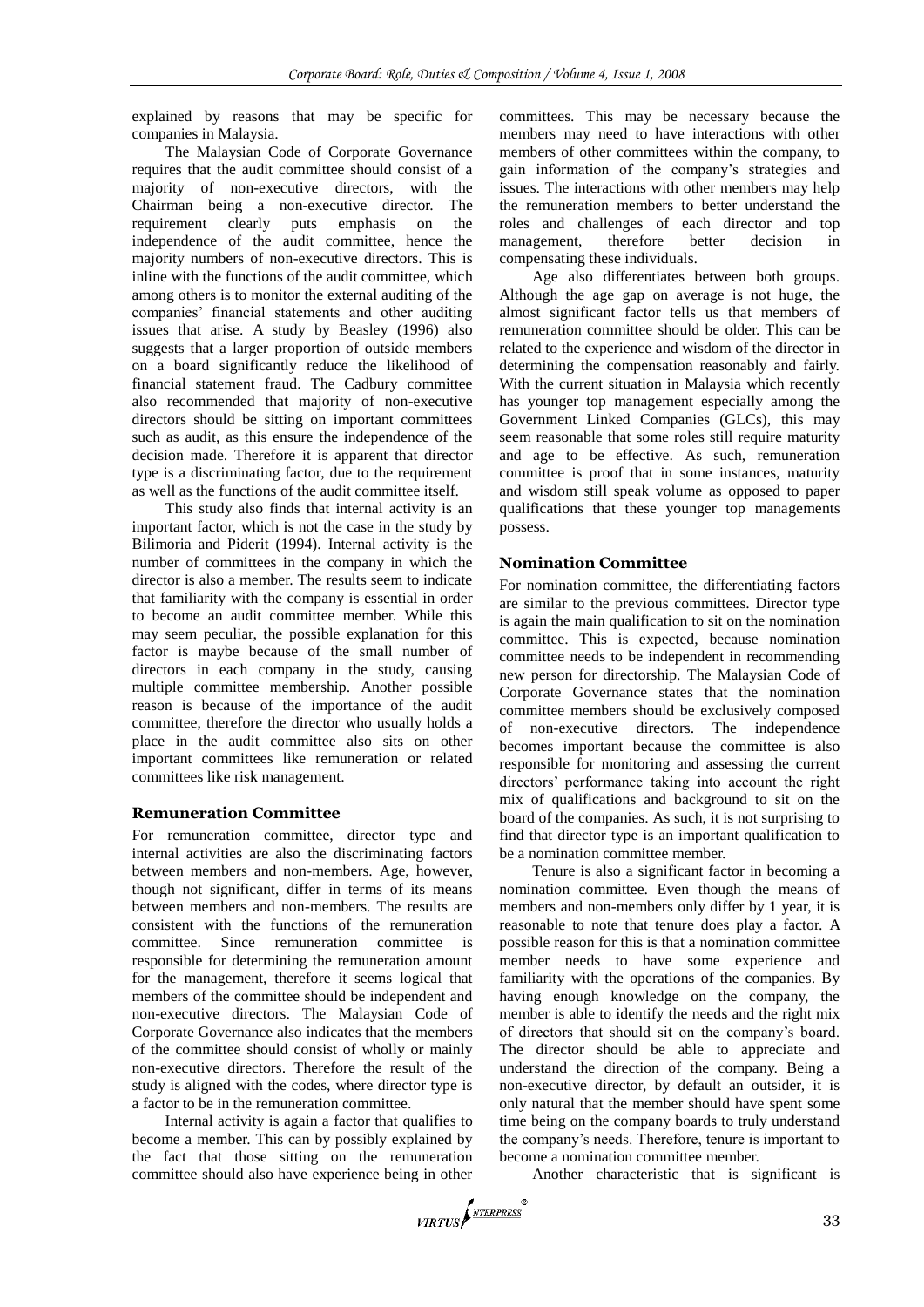internal activities. This can be argued using the same reason as tenure, although the number of years spent with company is not the case here. Both factors represent familiarity and knowledge of the company that are required from a nomination committee member.

# **Stock Option Committee**

Based from the results, stock option committee does not require the same qualifications as the previous committees. Director type does not indicate a strong significance of requiring the member to be a non-executive director. This is may be because of the function of the committee, which is mainly determining the stock options for the employees. This role does not require the members to be independent from the management.

However it is interesting to note that the average of tenure of members and non-members differ. Members have tenure of 8 years while non-members have on average 5 years of tenure on the company's boards. This indicates that knowledge of the company is necessary to sit on the committee. This is possible because the members should understand the interest of the shareholders in determining the stock options for the employees.

This is consistent with another discriminating factor that is internal activity. Internal activity shows that the director must also sit on another committee board to better appreciate the company's strategies and performance. Interactions with other committee members also improve the members' understanding and knowledge. While all these factors are not mandated by the Malaysian Code of Corporate Governance, the companies in the study that have stock option committees maintain that the qualifications are tenure and internal activities.

## **Risk Management Committee**

Risk management committee does not have a major significant factor that discriminates these two groups. While there is still difference in terms of each characteristics' mean, the significance show that factors that are important in previous committees, are not as important for this committee. This can be possibly explained by the role of risk management in a company. The number of occurrences in the companies in the study is relatively low, as compared to the previous committees. Therefore, we can not really draw a significant figure in differentiating the qualifications between the two groups. However, it is important also to note that within the small number, internal activity is still a factor. Because of the small number, we can not really conclude that it is a significant factor in qualifying a risk management committee.

# **Executive Committee**

For executive committee members, director type is also a factor, but with members tend to be executive  $\sqrt{\frac{NTERPRESS}{NTERPRESS}}$ 

directors. This is expected with the functions of the executive committee, which is supposed to be the stand-in for the full board in crisis situations and is also responsible for setting the agenda for board meetings. The other characteristics, age, tenure, internal and external activities are not showing any significant difference between members and non-members. The small number of companies having executive committees is also a reason that we can not derive a firm conclusion of the important qualifications between the two groups. As such, based on the result, the only qualification that matters in the executive committee is to be an executive director.

# **9. Discussion and Conclusion**

Overall, the results show that the main characteristics important for most of the committees are director type and internal activities. Age and tenure are also important, though not as consistent as compared to director type and internal activities. External activity does not appear as a significant factor in all of the committees. This is not the case in the findings by Bilimoria and Piderit (1994) where greater number of external activities is evident. In this study, both members and non-members show the same level of external activities. Therefore, regardless of being members or non-members, the majority of directors are also active in being board members in other companies apart from the companies in the study. While this factor is not a differentiating characteristic between the two groups, this factor may indicate that in Malaysia, it is expected of directors to be active in other companies as well. This is to ensure that the directors gain knowledge from interactions with directors from other companies, so that they may contribute fresh perspectives from their exposure in other companies and external networking. However, this factor is not considered an advantage for them to become a member of the sub-committees, hence the non-differentiating factor between the two groups.

The study also finds that the different qualifications that matter for each committee are mainly due to the functions of the committee itself. For instance, age and tenure shows that experience and maturity are factors that may contribute to the effectiveness of remuneration and nomination committees. Requirements from the Malaysian Code of Corporate Governance also ensure that qualification like director type is a major factor in determining members of the committees. Executive directors are only favorable in the executive committee. Internal activities are also considered important since it is evident in almost all the committees. This shows that directors who are familiar with inside operations of the companies are favored for becoming committee members.

In general, the study suggests that maturity in age is apparent for all the directors, though it is not required to be a member of a committee. The number of years spent on the board is significant for some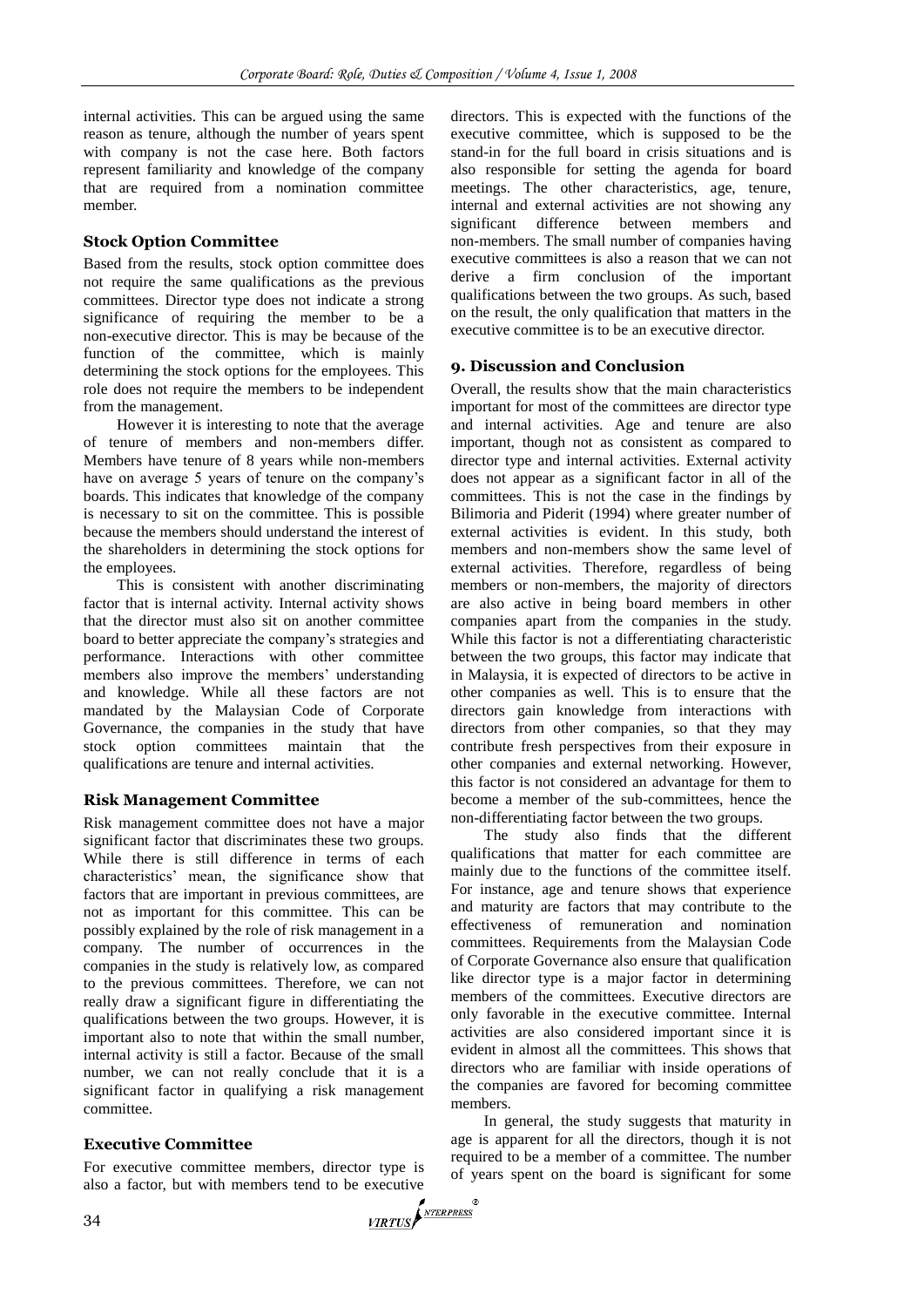committees, but this is also not major requirement to become a member of a committee. External ctivities are in general common among all the directors in Malaysia, therefore it is not a determining factor in qualifying to be a committee member. Being active within the company's committees does count as a determining factor, which shows directors have the tendency to hold multiple memberships within a company. This suggests that maybe the number of qualified directors is limited among the companies in Malaysia, hence the multiple memberships. This may also suggest that the multiple memberships may also happen because most of the memberships require the directors to be non-executive. As such, only non-executive directors are mostly qualified to become committee members, causing them to hold multiple memberships in each company.

From the results, our findings do not support the hypothesis where members of committees tend to be non-executive directors, older, have longer tenure and show greater evidence of internal and external activities.

The non-conclusive findings from the study suggest a worrying trend among the committee memberships in Malaysia. For instance, there is no apparent qualification that can be drawn to nominate a director to become members of a committee. Therefore, one may wonder what exactly qualify a director to hold important roles in running a company via these committees. To really emphasize on the effectiveness of corporate governance, it is necessary for companies to take into account the necessary requirements to become committee members. The study clearly shows, apart from the mandatory requirement, there are no strong characteristics that measure the qualifications of a director. The high number of occurrences for audit, remuneration and nomination committees show that companies are only having these committees as recommended by the Malaysian Code of Corporate Governance. There is no strong pattern of companies having other common committees other than these three committees. This may suggest that companies are not aware of the importance of having these committees in practicing good corporate governance.

However, good governance aside, at the end of the day it is the performance of the companies that matter most to the shareholders. As such, further study that explores relationships between these qualifications and companies performance can be done in order to better understand their effects on corporate performance in Malaysia. While trying very hard to portray good corporate governance, it is still open for study as to what extent these practices affect the companies' performance in Malaysia. Since this study is built from previous study by Bilimoria and Piderit (1994), there may be other qualifications that have become importance since that study. There may also be other qualification that is unique to this country that may not be considered important in other countries. As such, much needs to be studied in terms  $\sqrt{\frac{NTERPRES}{NTERPRESS}}$ 

of the qualification mix of the board of directors and committee members specifically in Malaysia.

#### **References**

1. Alderfer, C., (1986), The invisible directors on corporate boards. *Harvard Business Review* 64(6*)*, 38-50.

2. Bilimoria, Diana and Piderit, Sandy K. (1994), "Qualifications of Corporate Board Committee Members." *Group & Organization Management* 19, 334-362.

3. Baysinger, B.D. and R.R. Hoskisson (1990), 'The Composition of Boards of Directors and Strategic Control: Effects on Corporate Strategy', *Academy of Management Review*, Vol. 15, pp. 72–87.

Boeker, W., Goodstein, J., (1991), Organizational performance and adaptation: effects of environment & performance on changes in board composition. *Academy of Management Journal* 34, 805-826.

5. Baysinger, B. and H. Butler, (1985), Corporate governance and the board of directors: Performance effects of changes in board composition. *Journal of Law, Economics and Organization* 1: 101 – 124

6. Bhatala, C. and R.P Rao (1995), 'The Determinants of Board Composition: An Agency Theory Perspective', *Managerial and Decision Economics,* Vol.16, pp.59-69.

7. Beasley, M., (1996), An empirical analysis of the relation between the board of director composition and financial statement fraud. *The Accounting Review* 71: 443 – 465

8. Blue Ribbon Committee, (1999), Report on improving the effectiveness of corporate audit committees. *Business Lawyer* 54: 1067 – 1096

9. Brickley, J., L. Coles and R. Terry, (1994), Outside directors and the adoption of poison pills. *Journals of Financial Economics* 35: 371 – 390

10. Byrd, J. and A. Hickman, (1992), Do outside directors monitor managers? Evidence from tender offer bids. *Journal of Financial Economics* 32: 195 - 221

11. Cadbury, A., (1995), Committee on the financial aspects of corporate governance: Compliance with the code of best practice. London, UK: Gee Publishing

12. Cotter, J., A. Shivdasani and M. Zenner, (1997), Do independent directors enhance target shareholder wealth during tender offers? *Journal of Financial Economics* 43:  $195 - 218$ 

13. DeZoort, F. T. and S. Salterio, (2001), The effects of corporate governance experience and audit knowledge on audit committee members' judgments. *AUDITING: A Journal of Practice & Theory.*

14. Fama, E.F. (1980), Agency problems and the theory of the firm. *Journal of Political Economy,* 88, 288-307.

15. Fama, E.F. and M.C. Jensen (1983), 'Separation of Ownership and Control', *Journal of Law and Economics,*  Vol.26, pp.301-49.

16. Fama, E.F., & Jensen, M.C. (1983a), Agency problems and residual claims, *Journal of Law and Economics,* 26, 301-326.

17. Fredrickson, J., Hambrick, D., Baumrin, S., (1988), A model of CEO dismissed. *Academy of Management Journal,*  13, 255-270.

18. Finance Committee on Corporate Governance, (2000), ―*Malaysian Code of Corporate Governance*.‖

19. Goodstein, J., Gautam, K., Boeker, W., (1994), The effects of board size and diversity on strategic change. *Strategic Management Journal* 15, 241-250.